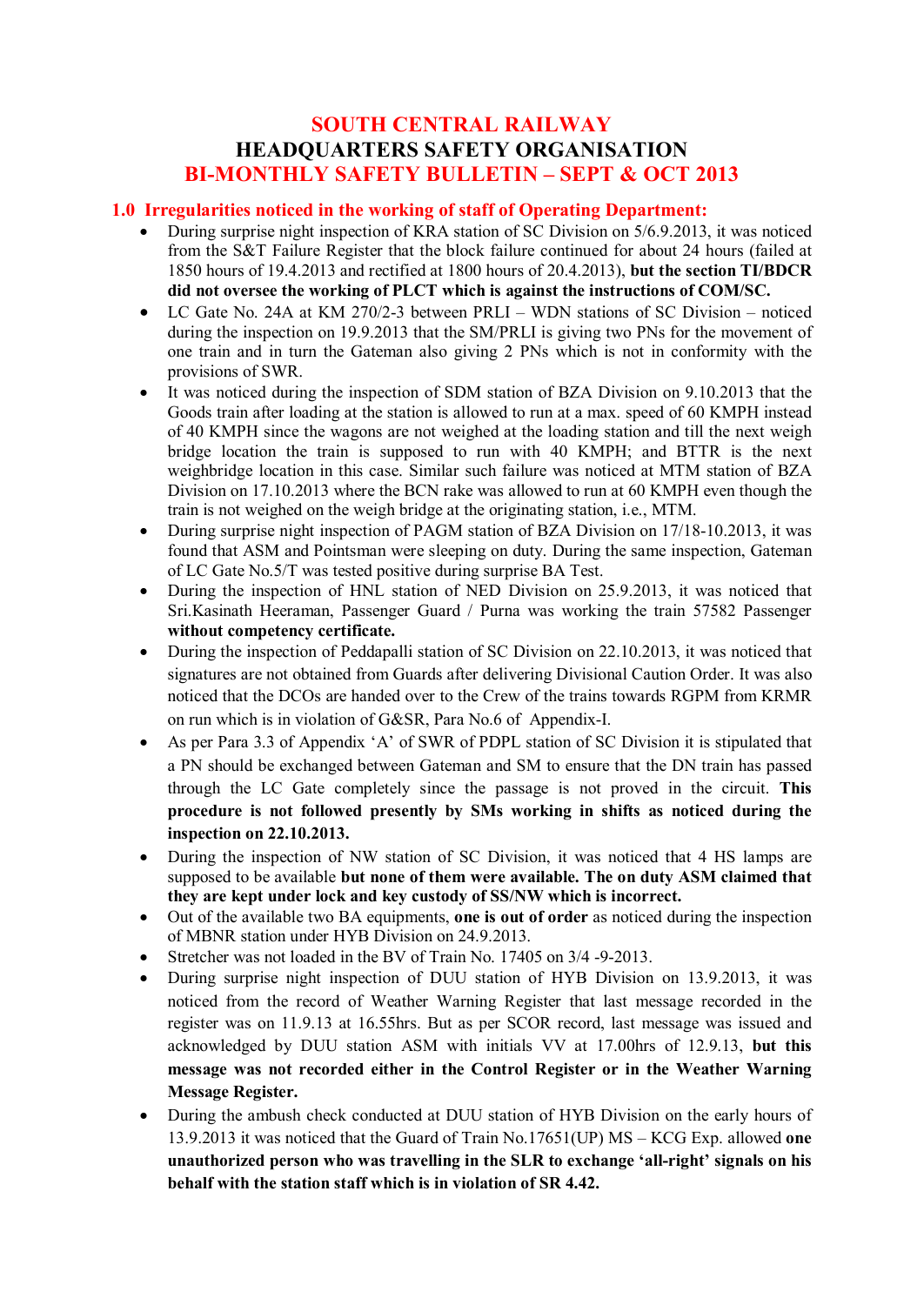### **2.0 Irregularities noticed in the working of Engineering Department:**

- As noticed during trolley inspection of BDCR KRY section of SC Division on 6.9.2013, trolly refugees are not provided in the section other than cutting locations.
- · LC Gate No. 24A at KM 270/2-3 between PRLI WDN stations of SC Division noticed that solar light arrangement as an alternate power source during power failures is not functioning.
- · It was noticed at NLR station of BZA Division on 28.9.2013 that holes in the column base plates for holding down bolts are made by gas cutting and the size and shape of the holes are irregular. The location being cyclone prone the specifications and quality control measures to be followed in view of safety. Also, the contractor representative is not in possession of any certificate of training.
- Gateman of LC Gate No.120/E in BVRM NDD section was found sleeping as noticed during the surprise night inspection on 17/18.10.2013.
- · Track Defects Register at ADB: On 31.08.2013, LP of 11401 Express reported that Engineering Indicators are not provided for SR 50KMPH at KMs 40/5-41/00 between HDGR– HEM stations imposed due to deficiency of ballast. **Feedback was not given till date of inspection, i.e., 03.09.2013**.
- It was noticed at DLB station of NED Division on 3.9.2013 that in the Container Siding, the crew are unable to check the formation from one side due to heavy vegetation.
- · During the inspection of important **Steel Girder Bridge No.442 (45x18.30m) at KM 241/8- 240/7 between KRNT-.ALPR stations** on 13.9.2013, it was noticed that there are defective welds on bridge approach, **Sleeper numbers in each span are not marked**, Anti-theft bolts, **only one provided at each fishplate joint instead of two**, Span No.40- on trolley refuge**, top cover of the inspection ladder iron plate missing and there is no ladder which is unsafe for night patrolmen** and Keyman. **Rail bolts (span No.32) RH side-5Nos & LH side - 10 Nos. are loose**. **Guard rail bolts- RH side-13 Nos. & LH side - 12 Nos. are loosened**. **Guard rail bolts are missing from span No.28-31; LH side-36 Nos. & RH side- 30 Nos. (66 Nos. out of 100).**

#### **3.0 Irregularities noticed in the working of S&T Department:**

· During surprise night inspection of PRLI station of SC Division on 19.9.2013 it was noticed from the record of Signal Failure Register that on 25.8.2013 DN Distant Signal – one bulb fused and S&T Disconnection Notice T.351 was issued by ESM/PRLI on the same day but reconnection was given on25.9.2013. **Allowing the signal to be inoperative for a long period is not desirable.**

#### **4.0 Irregularities noticed in the working of Mechanical Department:**

- It was noticed during the inspection of ADB station of NED Division on 3.9.2013 that the CC/ADB is also performing the duties as Shunter. By performing dual duties, a wide scope is given for not able to monitor the important and mandatory BA test of crew who are coming either for sign 'on' or for sign 'off'.
- Running Room/ADB as noticed during the inspection of the station on 3.9.2013, RO Unit is not working, drinking water is purchased from the market, Cooks are not wearing caps and Aprons while cooking the food.
- During the inspection of ASAF station of SC Division on 23.10.2013, it was noticed that full complement of BV Equipment is not being loaded in the Driving Power Car (No. 15038) of Train No. 77225 which is in violation of SR 4.19.
- During the footplate inspection by Train No. 17023 from SC MBNR section of HYB Division hauled by WDG-3/MLY 14628 was having poor brake power but still permitted by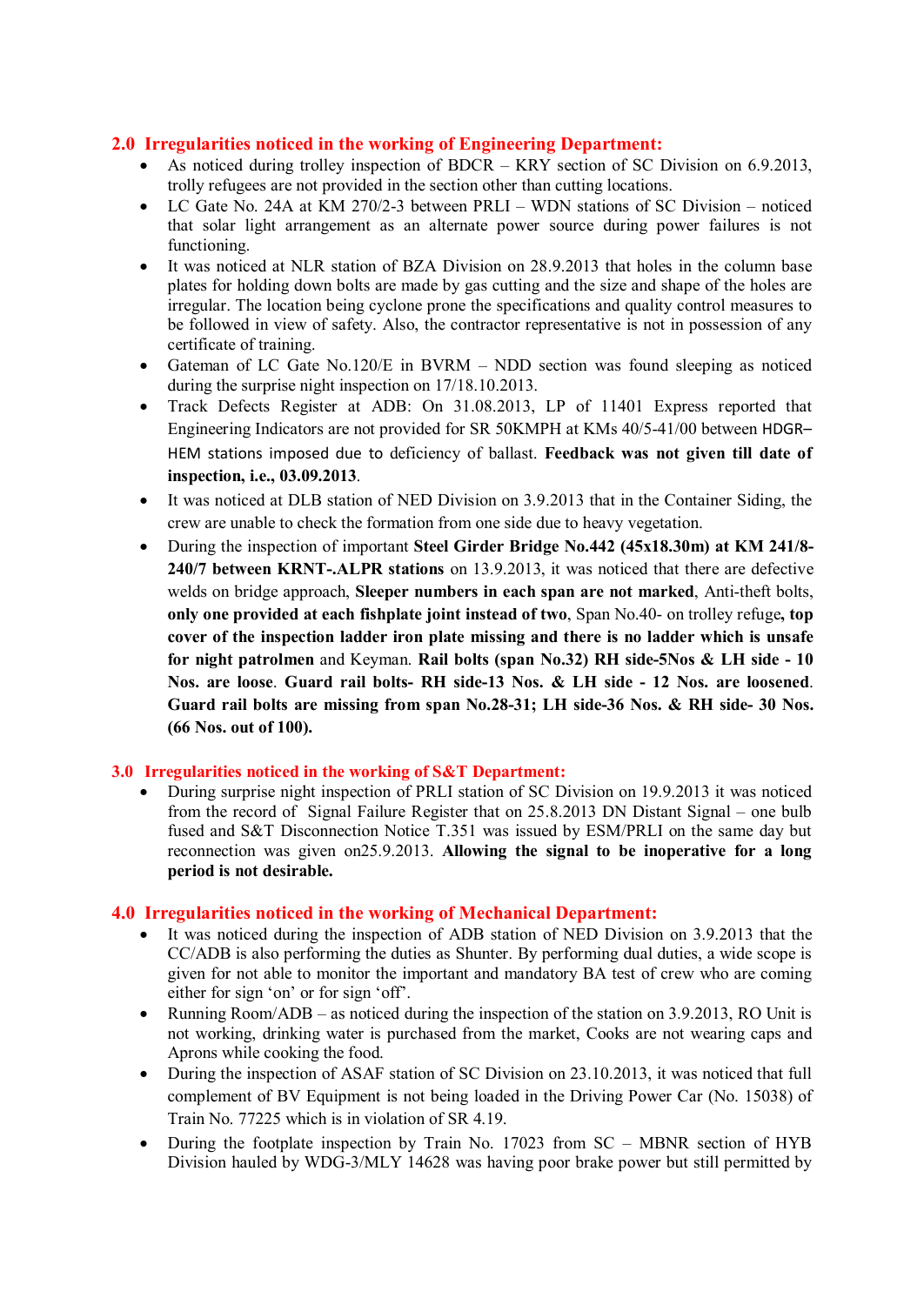PCOR to work an express train. The brake power was tested at FM station and noticed that after applying full loco brakes  $(SA9)$ , on taking  $1<sup>st</sup>$  notch itself the loco and train moved.

• Spare BA Equipment was not available with the CC/NZB as noticed during the inspection of the station on 3/4-9-2013.

#### **5.0 Irregularities noticed in the working of Electrical Department:**

- · During the inspection of TL and AC Depot of KCG station of HYB Division on 25.7.2013, it was noticed that the in-chargers are not in the habit of signing in the rake maintenance register which is essential to fix up the correct responsibility in case of any unusual / accident to the coach / train.
- During the inspection of BV Equipment in rear SLR of Train No.17023 between SC MBNR section of HYB Division on 24.9.2013, it was noticed that other than 3 bulbs, the **main equipment was missing** in the ETL Box No. 147/SC.

#### **\*\*\*\***

## **DETAILS OF UNUSUALS AND ACCIDENTS THAT TOOK PLACE DURING SEPTEMBER & OCTOBER 2013**

v **Brief of the incident (Averted Collision at ADB station of NED Division):** On 14.9.2013, at about 16.20 hours, UP BCNL Goods arrived onto  $3<sup>rd</sup>$  loop of ADB station from Pimpalkutti direction. Instructions from Control was given to clear half portion to Bhokar station since the whole train cannot be hauled with single loco and multi was not available. Accordingly, the instructions were followed. While handing over charge, the outgoing ASM informed the incoming ASM at 2100 hours that light engine/s will come for clearing the remaining second portion.

Crossing of UP Krishna Express and DN BOXN Goods was arranged by Control at UMM station. ASM/UMM took line clear for Goods train on arrival of express train, **but ASM/ADB mistook this as light engines and made arrangement to receive the light engines directly onto obstructed line through Calling-on signal. He also informed the two Gatemen accordingly.** 

**Cause:** Mistake committed by ASM/ADB.

**Staff held responsible:** ASM/ADB

v **Brief of the incident (Derailment of 12666 Express between SVPM – KVZ stations of BZA Division):** On 22.9.2013, at about 02.30 hours, while CAPE – HWH Train No. 12666 was on run between SVPM – KVZ stations, next to engine SLRD bogie derailed.

**Cause:** Due to cattle run over.

**Staff held responsible:** None.

v **Brief of the incident (Derailment of MMTS empty rake at LPI station of SC Division on 22.9.2013):** On 22.9.2013, Train 47217 MMTS empty rake rolled back and derailed at LPI station of SC Division.

**Cause:** LP without ensuring the complete BP pressure creation and application of train brakes, released the parking brakes resulting in roll back and derailment.